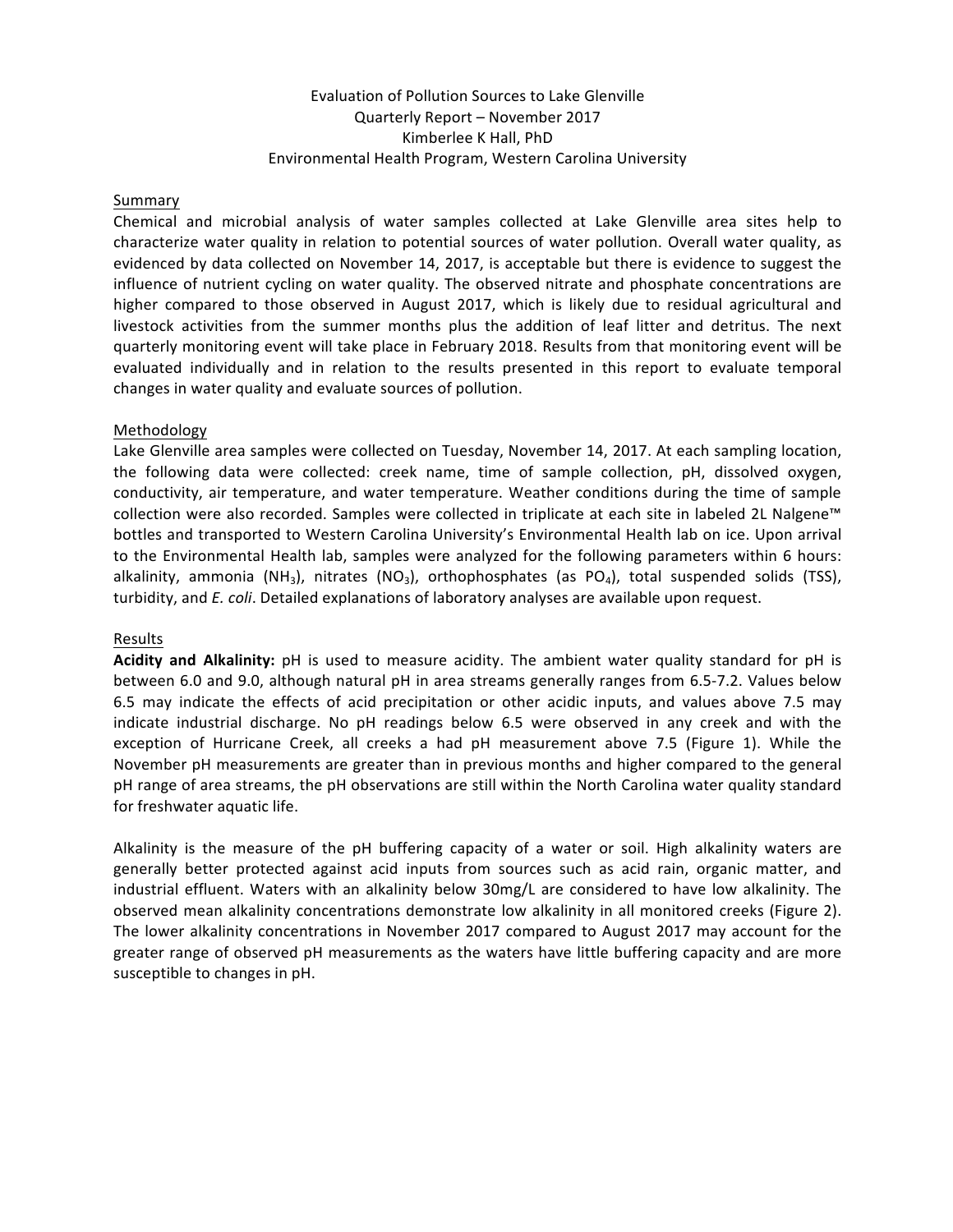

Figure 1. pH levels at each monitoring site, November 2017



**Turbidity and Total Suspended Solids (TSS):** Turbidity is a measure of visual water clarity and is a measure of the presence of suspended particulate matter. The standard for trout-designated waters is 10 NTU and the standard to protect other aquatic life is 50 NTU. Turbidity measurements in all creeks are below the 10 NTU trout-designated water standard (Figure 3). TSS quantifies solids by weight and is heavily influenced by a combination of stream flow and land disturbances. Although there is no legal standard for TSS, concentrations below 30mg/L are generally considered low. All monitoring sites exhibited low TSS concentrations (Figure 4). Moderately heavy precipitation events and land disturbance can increase turbidity and TSS concentrations. The undisturbed forested areas and presence of riparian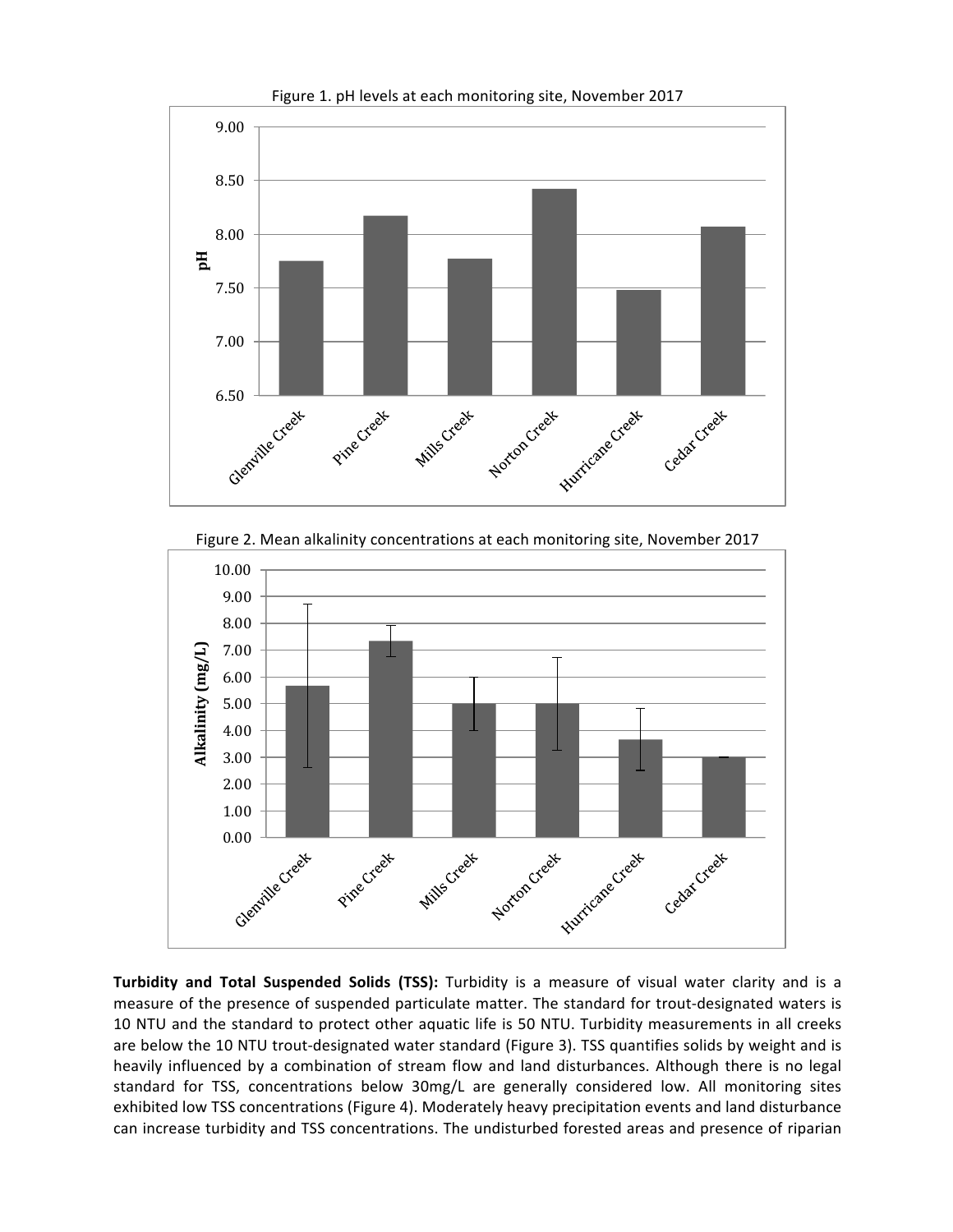zones likely influenced the low turbidity and TSS concentrations. Approximately 0.2 inches of precipitation fell in the 7 days preceding sample collection which is not expected to significantly influence turbidity and TSS concentrations. Additionally, turbidity and TSS concentrations in November 2017 were significantly lower compared to the August 2107 measurements.



Figure 3. Mean turbidity levels at each monitoring site, November 2017





**Conductivity:** Conductivity is used to measure the ability of water to conduct an electrical current. Samples containing dissolved solids and salts will form ions that will conduct an electrical current and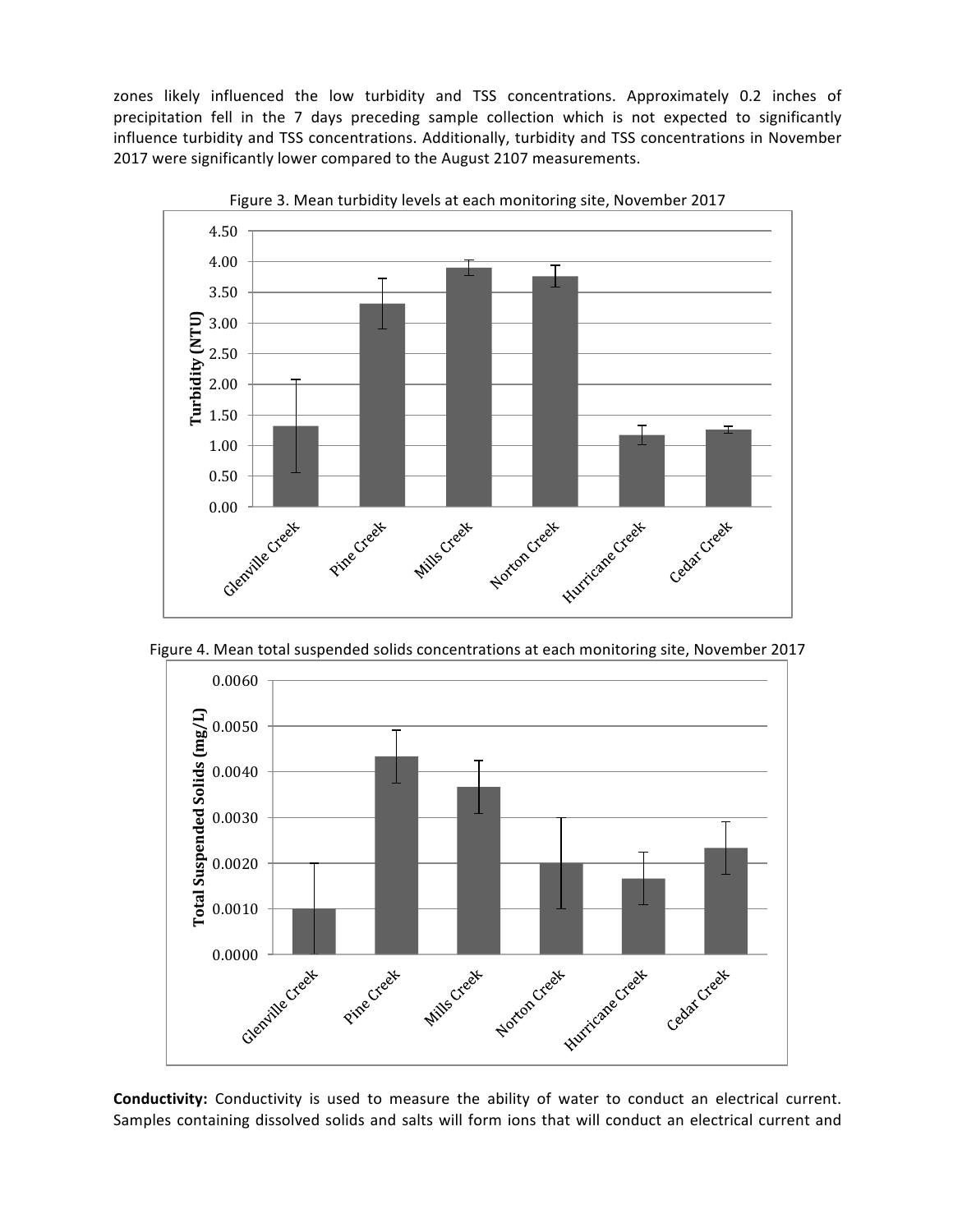the concentration of dissolved ions in a sample determines conductivity. Inorganic dissolved solids such as chloride, nitrate, phosphate, calcium, sulfate, iron, sodium, and aluminum will affect conductivity levels and local geologic conditions will influence the types and extent of dissolved ions. Elevated levels of conductivity are most often seen in streams receiving wastewater discharge, urban runoff, or eroded soils. The observed conductivity levels at each monitoring site are relatively high considering the undisturbed forested landscape (Figure 5). The observed conductivity levels do not correlate with TSS, turbidity, or conductivity suggesting that the source of dissolved ions is not wastewater or soil runoff. The November 2017 conductivity measurements may reflect an increase in the concentration of ions as a result of observed reduced water volume.





**Nutrients (Orthophosphate [PO<sub>4</sub><sup>3-</sup>], Ammonia [NH<sub>3</sub>], and Nitrate [NO<sub>3</sub><sup>-</sup>]): Phosphorous is an essential** nutrient for aquatic plants and algae, and is typically the limiting nutrient in most aquatic systems thereby restricting plant growth in an ecosystem. Phosphorous is introduced into water systems from soil, wastewater treatment systems, failing septic systems, and runoff from fertilized land. Excessive phosphorous stimulates excessive plant growth and results in eutrophication, a condition that can result in dissolved oxygen depletion in an aquatic ecosystem. Orthophosphate is the amount of phosphorous that is immediately available to plants or algae for biological assimilation. Generally, orthophosphate levels below 0.05 mg/L are sufficient to prevent eutrophication.

There is no legal water quality standard for orthophosphate, but the Environmental Protection Agency (EPA) nutrient criteria for total phosphorous in rivers and streams in this ecoregion is 0.01 mg/L. Although orthophosphate is only one component of total phosphorous, observed concentrations at all monitored sites exceed the EPA nutrient criteria for total phosphorous (Figure 6). Additionally, all sites exhibit an increase in orthophosphate concentrations compared to those observed in November 2017 which is most likely explained by the increased presence of leaf litter and detritus during the fall months. A slight correlation is observed between orthophosphate concentrations and turbidity, suggesting that soil erosion may be a source of orthophosphate input (Figure 7).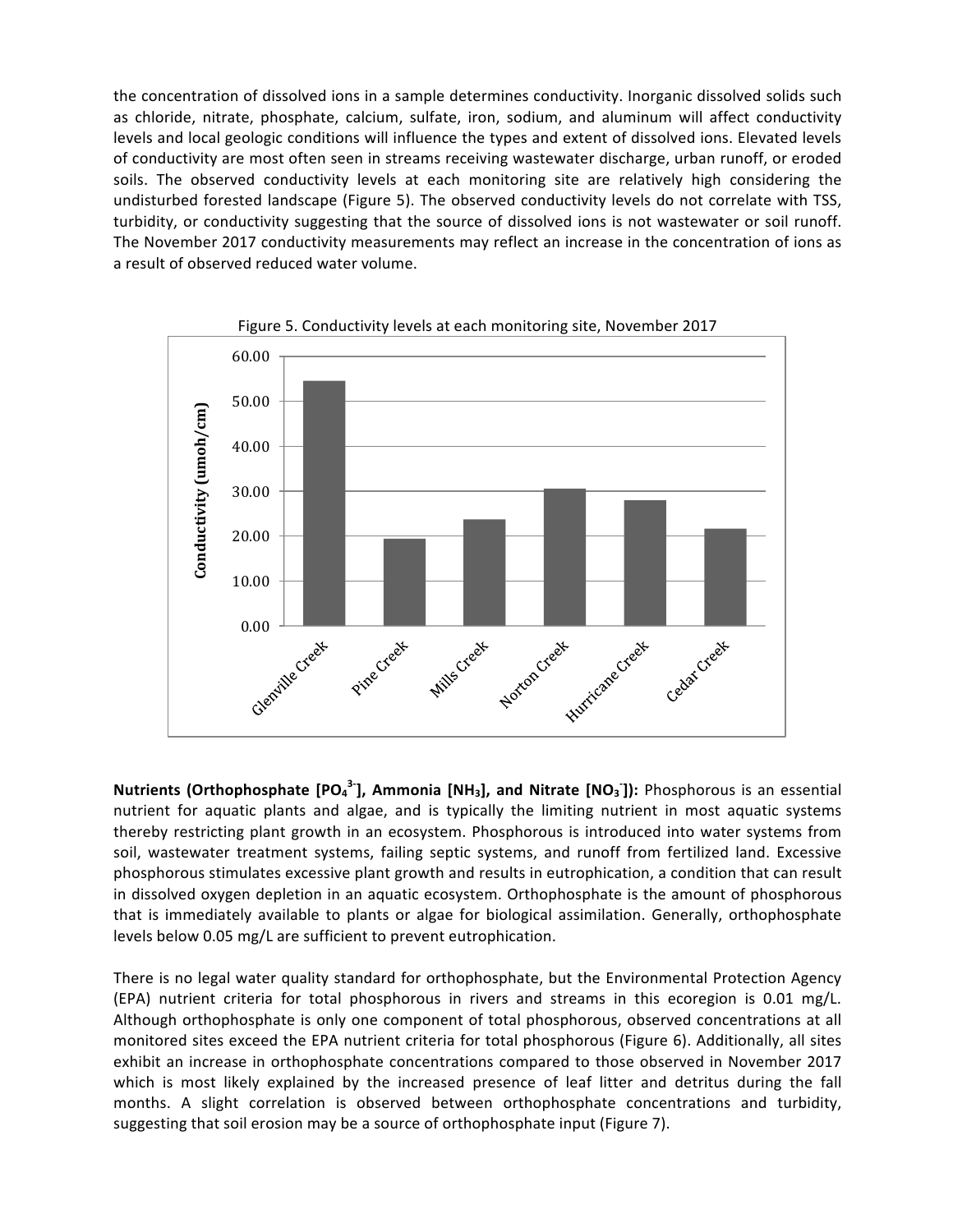Ammonia is contained in decaying plant and animal remains and microbial decomposition of these organic wastes can release ammonia. The most likely sources of ammonia are agricultural runoff, livestock farming, septic drainage, and sewage treatment plants. The ambient concentration of ammonia in water is approximately 0.10 mg/L but concentrations are heavily influenced by water temperature and pH. Glenville, Mills, and Hurricane Creeks exceeded this "norm," most likely as a result of the accumulation of leaf litter and detritus. No creek exceeds the ambient total ammonia toxicity standard of 1.9 mg/L (Figure 8).

Like phosphorous, nitrate serves as an algal nutrient and can contribute to excessive plant growth and eutrophication. Common sources of nitrate include septic drainage and fertilizer runoff from agricultural land and domestic lawns. The ability of nitrate to more readily dissolve in water contributes to its increased likelihood of traveling in surface waters. As a result, nitrate is a good indicator of sewage or animal waste input. There is no legal water quality standard for nitrate, but the EPA nutrient criteria for total nitrogen in rivers and streams in this ecoregion is 0.31 mg/L. Although nitrate is only one component of total nitrogen, observed concentrations at all monitored sites exceed the EPA nutrient criteria for total nitrogen (Figure 9). The lack of correlation between nitrate concentrations and TSS or turbidity suggesting that agricultural runoff of livestock wastes may be a source of nitrate. The observed nitrate concentrations are higher in Norton and Cedar Creeks compared to those observed in August 2017, which may be due to increased input of leaf litter during the fall months and lingering agricultural activity. 



Figure 6. Mean orthophosphate concentrations at each monitored site, November 2017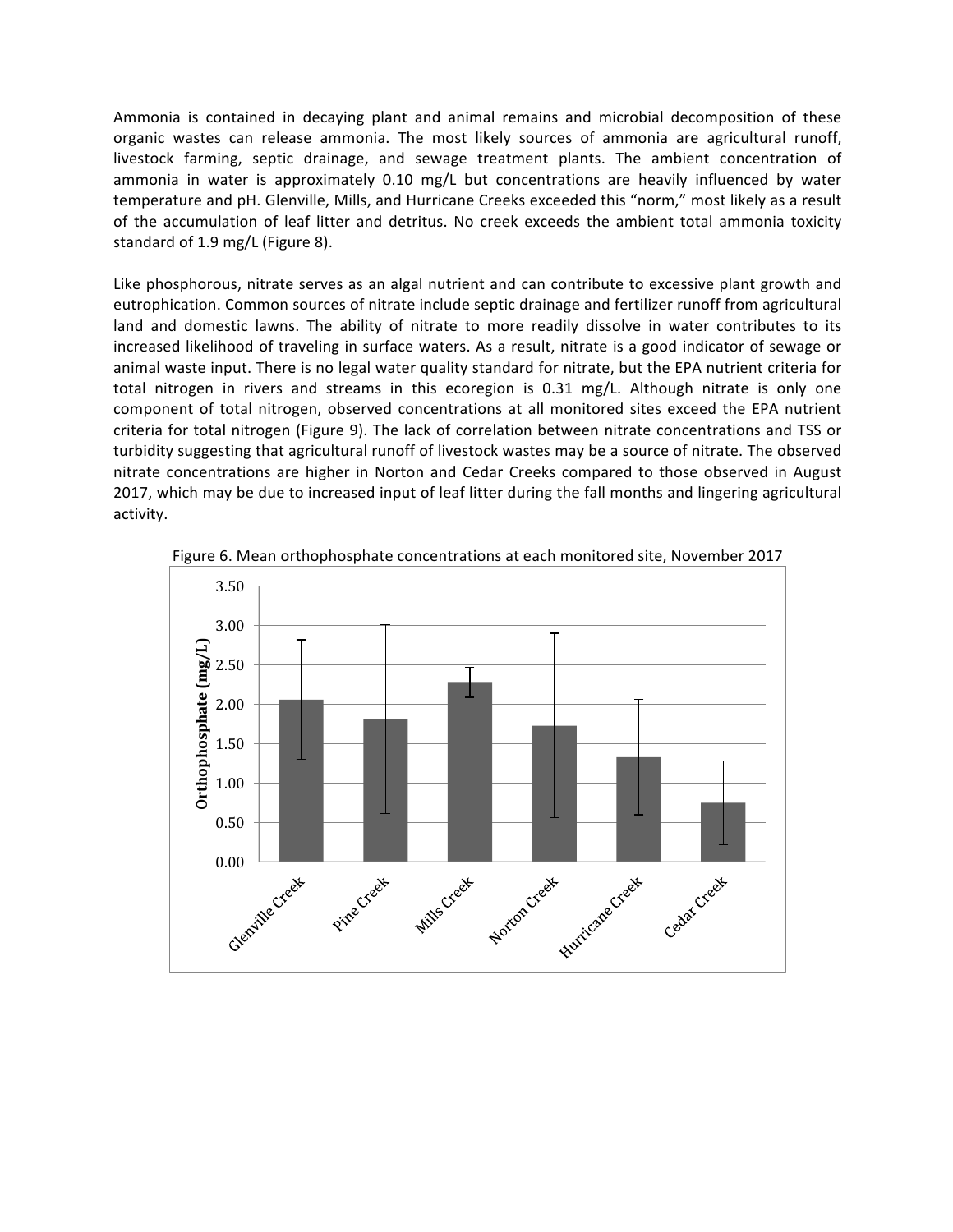Figure 7. Correlation between turbidity and orthophosphate concentrations at each monitored site, November 2017



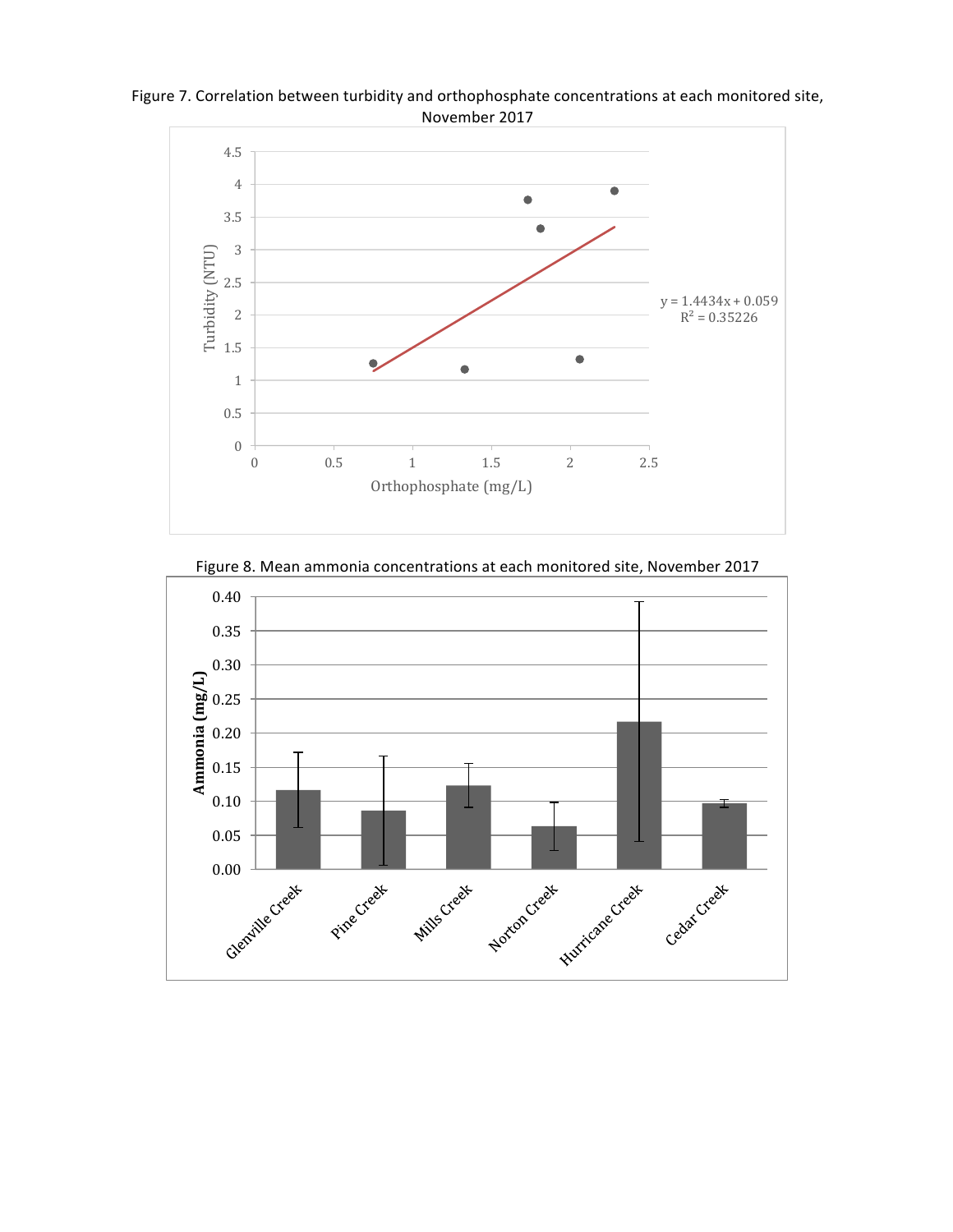

Figure 9. Mean nitrate concentrations at each monitored site, November 2017

## *E. coli***:**

The potential presence of fecal pathogens in surface water is determined based on a surrogate measurement if fecal indicator organisms, including *E. coli*. The recreational standard for *E. coli* in the State of North Carolina is 200 CFU/100ml. All monitored sites exhibit *E. coli* concentrations well below this standard (Figure 10). *E. coli* concentrations in surface waters have been shown to be influenced in part by seasonality, and future sampling events will continue to monitor *E. coli* to identify possible influences of seasonality on fecal pollution in the creeks discharging into Lake Glenville.



Figure 10. *E. coli* concentrations at each monitored site, November 2017